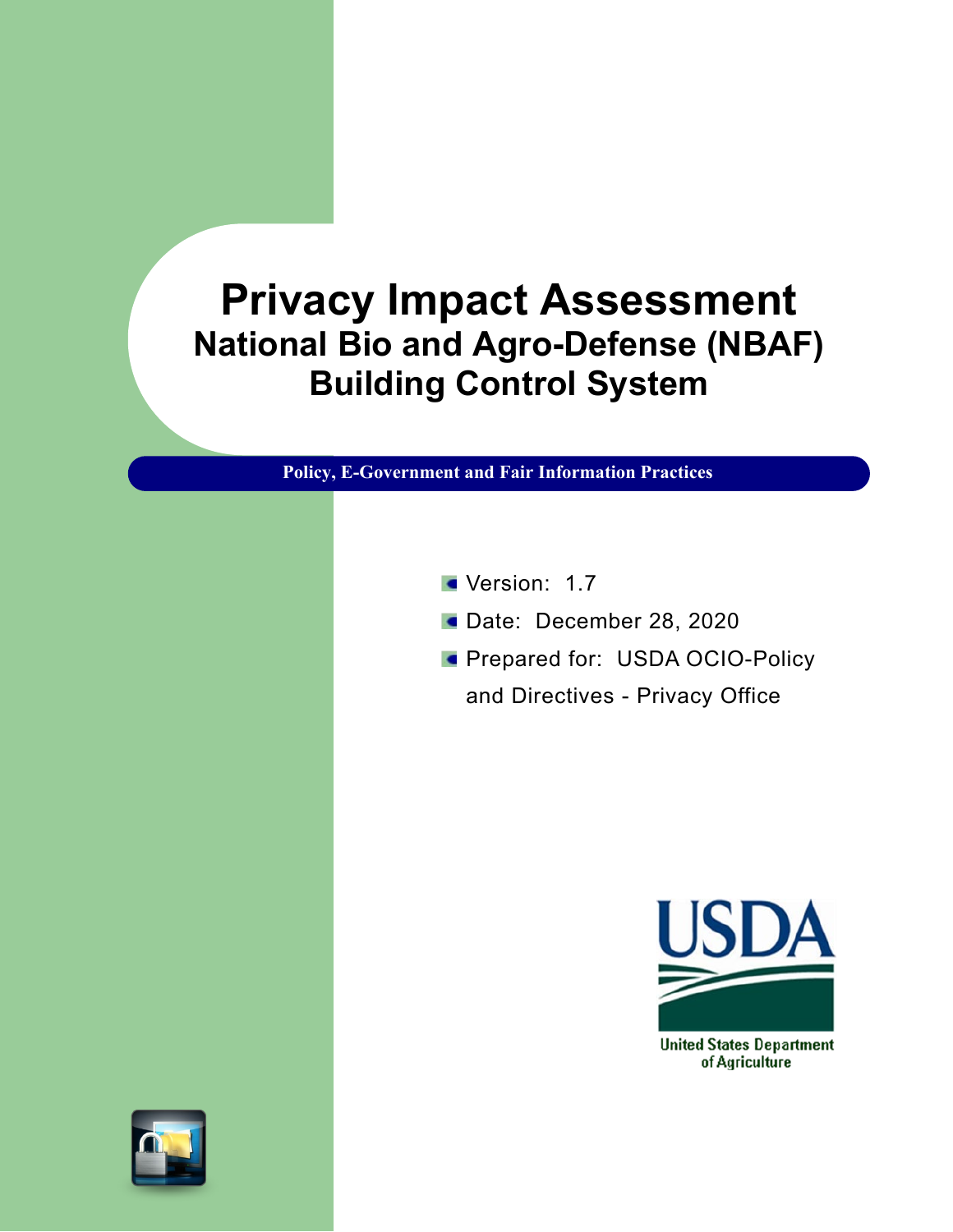

# **Privacy Impact Assessment for the**

# **Building Control System**

**28 December 2020**

# **Contact Point**

**Eric Fong Information Systems Security Manager APHIS/NBAF (785) 477-3496**

# **Reviewing Official**

**Tonya Woods Privacy Act Director United States Department of Agriculture (301) 851-4072**

**Dr. Kenneth Burton NBAF Coordinator United States Department of Agriculture (785) 477-3200**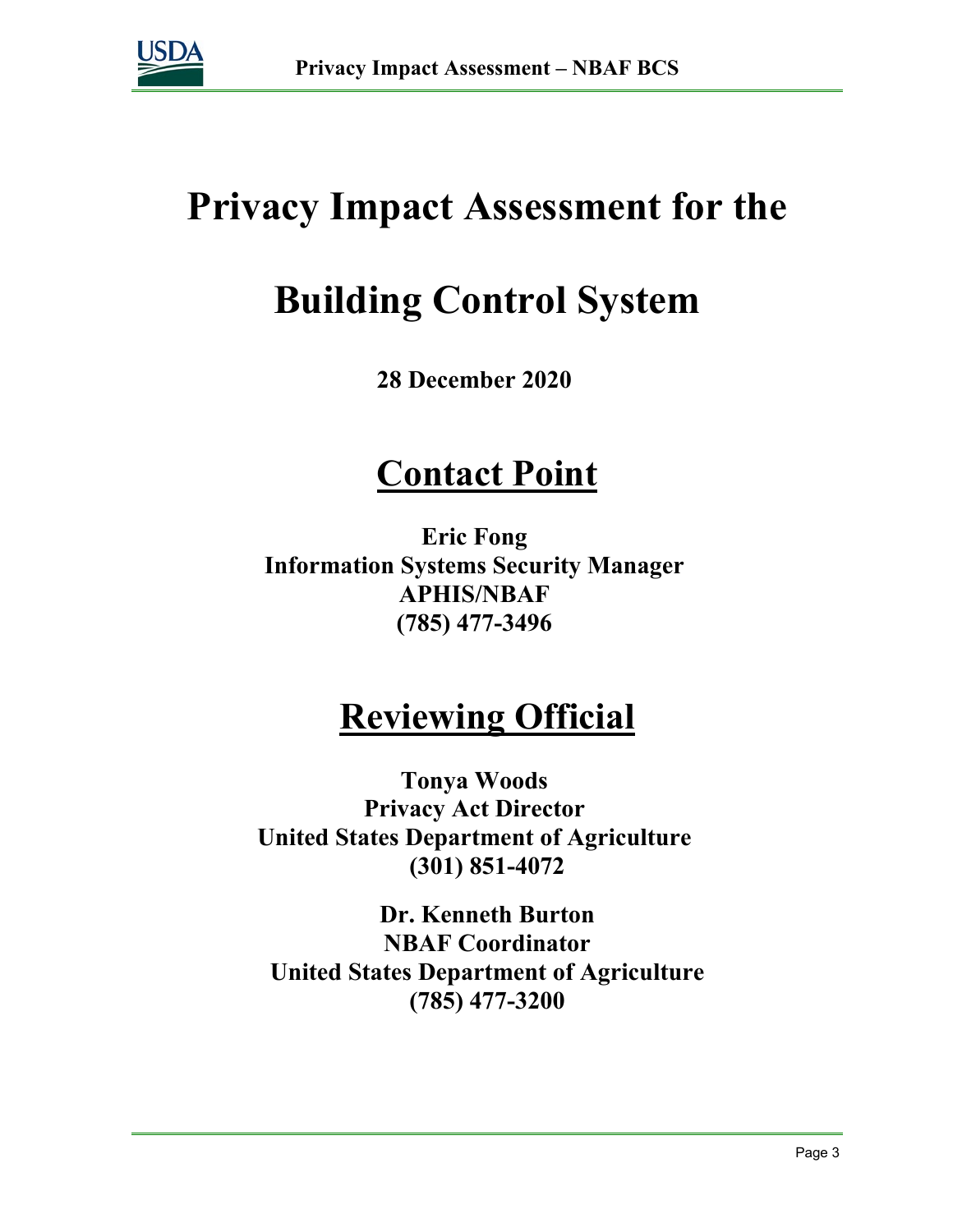

## **1.1**

## **Abstract**

This Privacy Impact Assessment (PIA) is for the USDA, Animal and Plant Health Inspection Service (APHIS), Veterinary Services (VS), National Bio Agro-Defense Faculty (NBAF). The USDA, Building Control System (NBAF BCS) provides building automation, security camera system and access control to the NBAF facility. The NBAF BCS is located at a new site in Manhattan, Kansas.

This PIA was conducted because the NBAF BCS has the potential to store personally identifiable information within the file servers that contains access control.

# **Overview**

The primary mission of the NBAF is the protection of animal health for the United States livestock industry. Capabilities for the NBAF include laboratories designed, constructed, and equipped for Biosafety. The purpose of the NBAF BCS is to provide automation support to employees and contractors working to fulfill the mission of inspecting and protecting animal and plant materials within the United States.

The NBAF BCS Consists of the Building Automation System (BAS) and security system.

## **Section 1.0 Characterization of the Information**

The following questions are intended to define the scope of the information requested and/or collected as well as reasons for its collection as part of the program, system, rule, or technology being developed.

### **1.1 What information is collected, used, disseminated, or maintained in the system?**

The NBAF stores data used and processed by desktop applications based on user preference and saved on the file/printer servers. The boundary of the data stored is the responsibility of the application including the SORNs and privacy impacts. The NBAF BCS maintains the data and is responsible for the security of the stored data. The NBAF BCS may potentially contain generate or store PII information on individuals to include:

 $\boxtimes$  Name (full name, mother's maiden name, maiden name of the individual, nickname, or alias).

 $\boxtimes$  Date and/or place of birth.

 $\boxtimes$  Address Information (street or email address).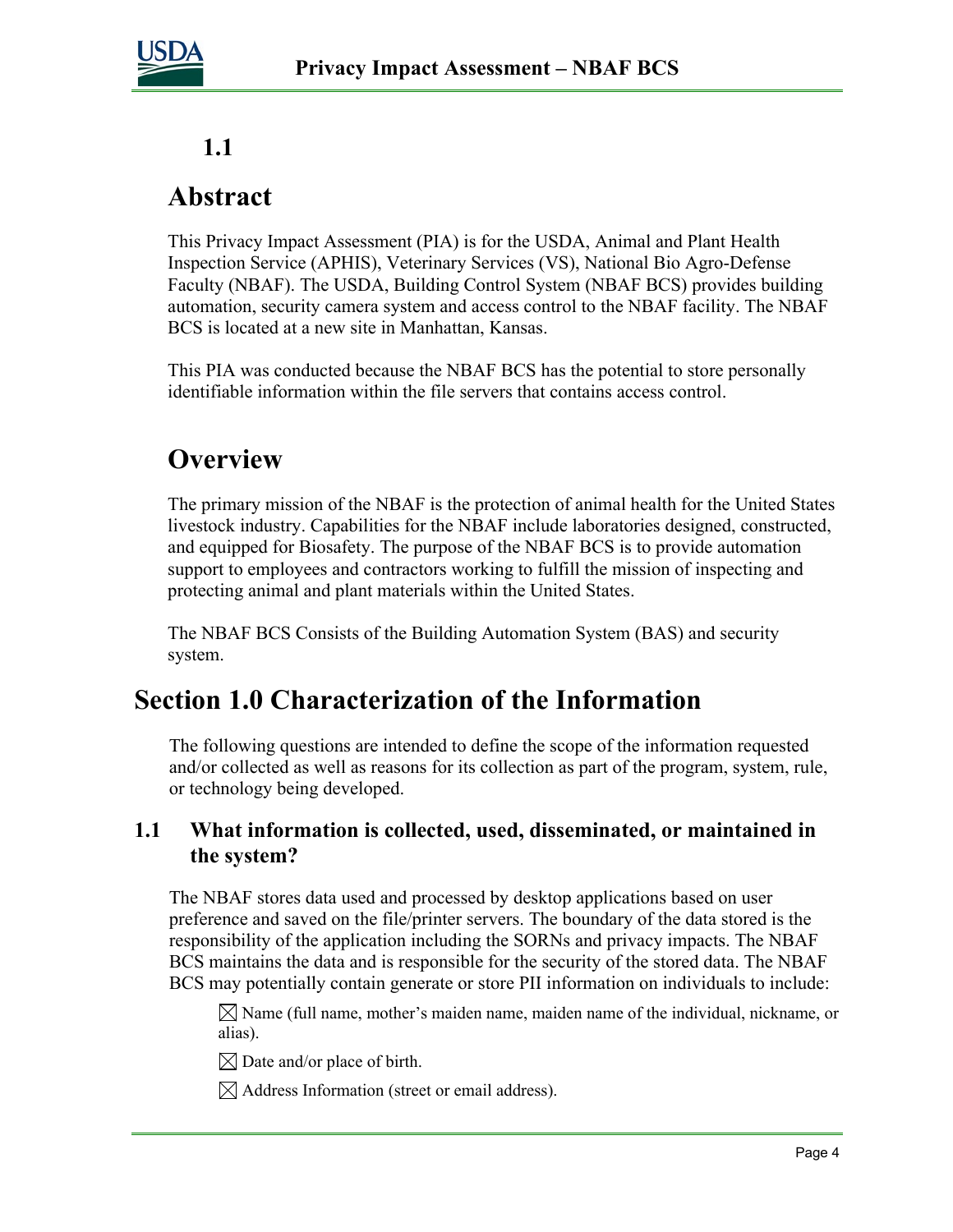

 $\boxtimes$  Personal identification number (e.g. social security number, tax identification number, passport number, driver's license number or a unique identification number, etc)

Financial data (credit card numbers, bank account numbers, etc.).

 $\Box$  Health data (including height, weight, blood pressure, etc.).

 $\boxtimes$  Biometric data (fingerprints, iris scans, voice signature, facial geometry, DNA, etc.).

 $\Box$  Criminal history.

**Employment history.** 

 $\boxtimes$  Miscellaneous identification numbers (agency assigned number, case number, accounts, permits, etc.).

 $\boxtimes$  Photographic image/identifying characteristics.

 $\boxtimes$  Handwriting or an image of the signature.

 $\boxtimes$  Other information that may be seen as personal (personal characteristics, etc.).

Photograph (For ID Badging)

#### **1.2 What are the sources of the information in the system?**

NBAF and USDA employees will make up the bulk of the PII data captured, stored, and processed in the facility security system. Visitors to the facility from other USDA locations as well as partner institutions and other government agencies may be require to provide PII in order to enter the facility.

#### **1.3 Why is the information being collected, used, disseminated, or maintained?**

Physical security footage and internal badging system may contain PII that are collected, used, and processed for facility access and internal security purposes only.

#### **1.4 How is the information collected?**

Pertinent PII data is collected from employees and facility visitors for the purpose of access control and badge access system. Employee information is collected by trained security personnel and maintained by NBAF Physical security and IT administrators. All badge requests and approvals are reviewed by their supervisors and vetted through established security screening protocols.

#### **1.5 How will the information be checked for accuracy?**

NBAF Physical Security verifies valid photo IDs and/or government issued documents such as government issued passports, passport cards, driver's licenses and other officially issued documents. The data is checked for accuracy by the NBAF employees collecting and inputting the information. The internal security application has data validation capability at time of input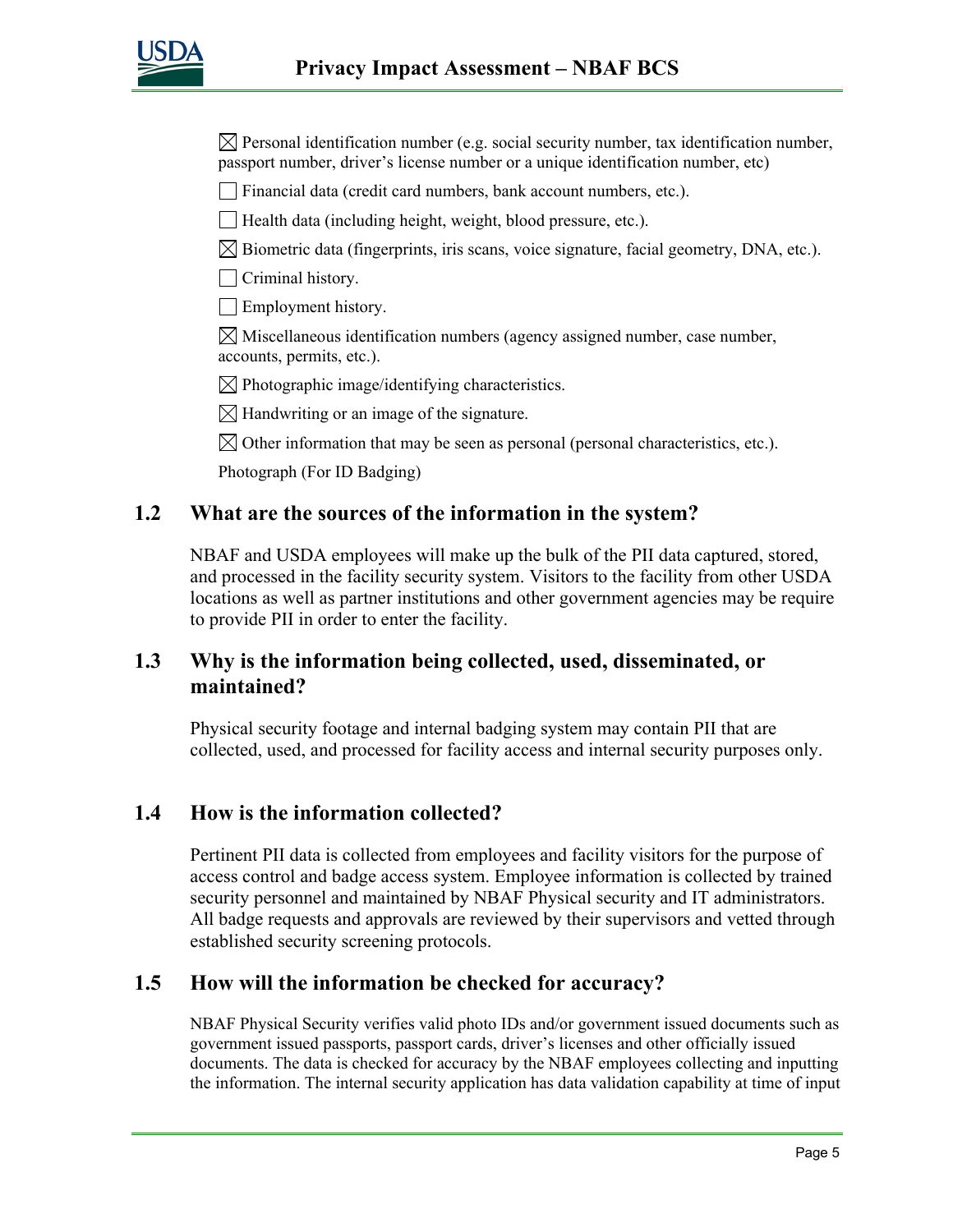

that will enforce standards compliant inputs of data types and formats ensuring a high degree of accuracy.

#### **1.6 What specific legal authorities, arrangements, and/or agreements defined the collection of information?**

Homeland Security Presidential Directive 9 (HSPD-9).

### **1.7 Privacy Impact Analysis: Given the amount and type of data collected, discuss the privacy risks identified and how they were mitigated.**

To minimize privacy risks all BCS connected workstations and servers are isolated on an internal network with no access to the Internet or other external networks.

NBAF staff uses APHIS Schedule or NARA Records Schedule based off the current MRP400 to insure what should be deleted is done per regulatory guidance.

## Section 2.0 Uses of the Information

The following questions are intended to delineate clearly the use of information and the accuracy of the data being used.

#### **2.1 Describe all the uses of information.**

Information collected will be used to positively identify personnel and visitors entering and operating within the NBAF facility. The provided data may also be used to support the use of biometric systems that grant access to controlled access areas within the facility. All PII data will be contained within the facility.

#### **2.2 What types of tools are used to analyze data and what type of data may be produced?**

For security purposes, the name of the tools are not disclosed.

We use our internal applications to capture, store, and process the collected PII data and to derive the digital elements necessary to be embedded into badge access cards and readers as well as biometric throughout the facility. Biometric terminals are located throughout NBAF and are used to access the critical areas of NBAF that will alert security for access. Unique digital signatures will be derived from the provided PII data in lieu of distributed storage of PII data across the various security control systems.

The access card/biometric system will record door open/close actions along with the name of the user and date/time of the event. Corresponding PII data may be used to positively identify authorized or unauthorized access in order to support necessary inquiries or investigations as necessary. NBAF systems only permits authorized and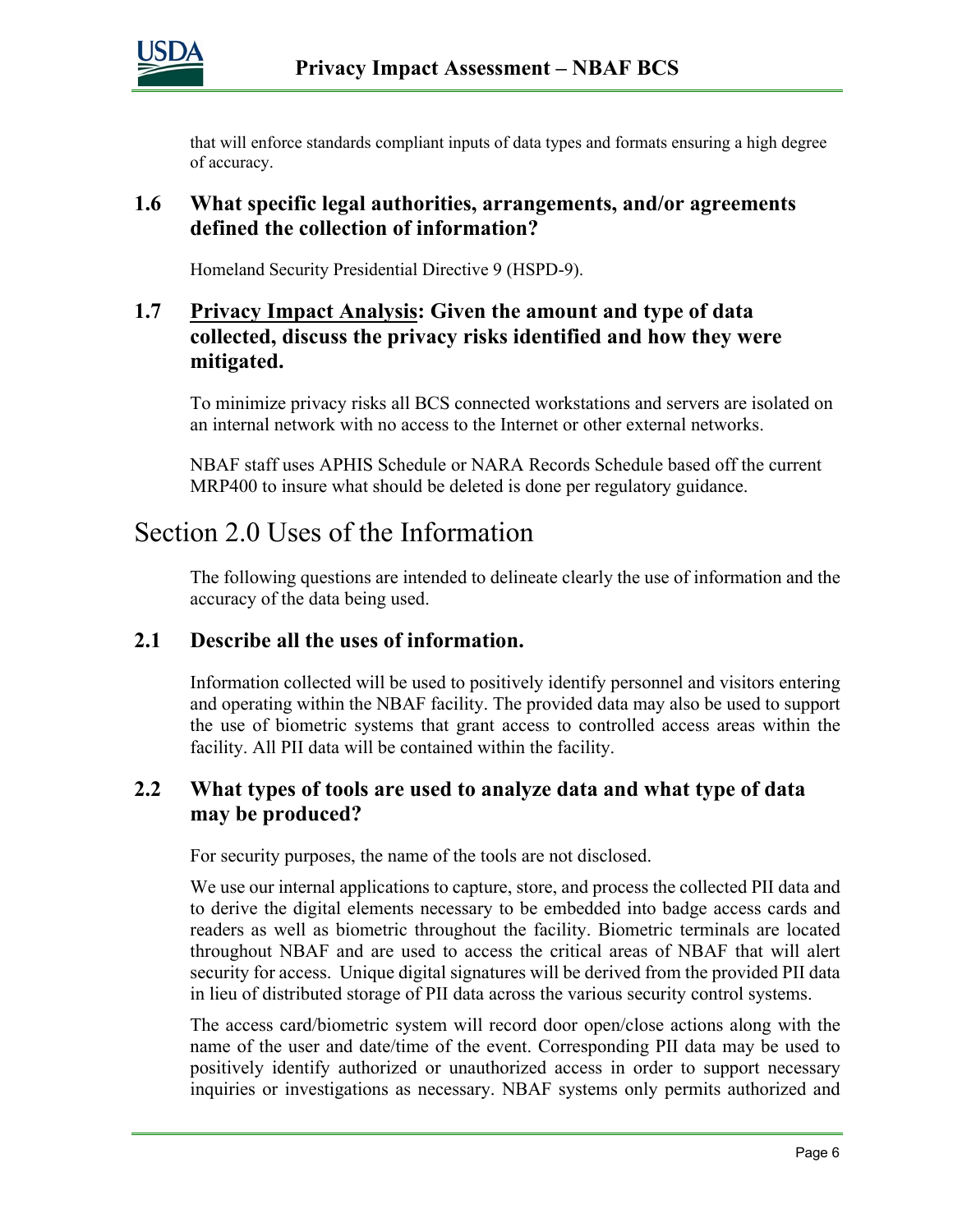

authenticated users. When an authorized user tries to connect to the network, they must have a USDA HSPD-12 PIV smart card and password to gain access to the systems.

To minimize privacy risks, all systems including the access card and biometric system is on isolated network with no access to the Internet or other external networks. BCS is an air-gapped network.

### **2.3 If the system uses commercial or publicly available data please explain why and how it is used.**

Not Applicable

#### **2.4 Privacy Impact Analysis: Describe any types of controls that may be in place to ensure that information is handled in accordance with the above described uses.**

BCS follows all required security controls deemed applicable by NIST-800-53 Rev. 4

Type of controls include:

- Access to the data in the system is controlled and documented by formal authorization
- All access to the system is limited by account identification and password
- Users have formal training in how to use the system
- Users have formal training on how to properly manage PII
- A warning banner must be acknowledged at login
- Only authorized users have access to the data

## Section 3.0 Retention

The following questions are intended to outline how long information will be retained after the initial collection.

#### **3.1 How long is information retained?**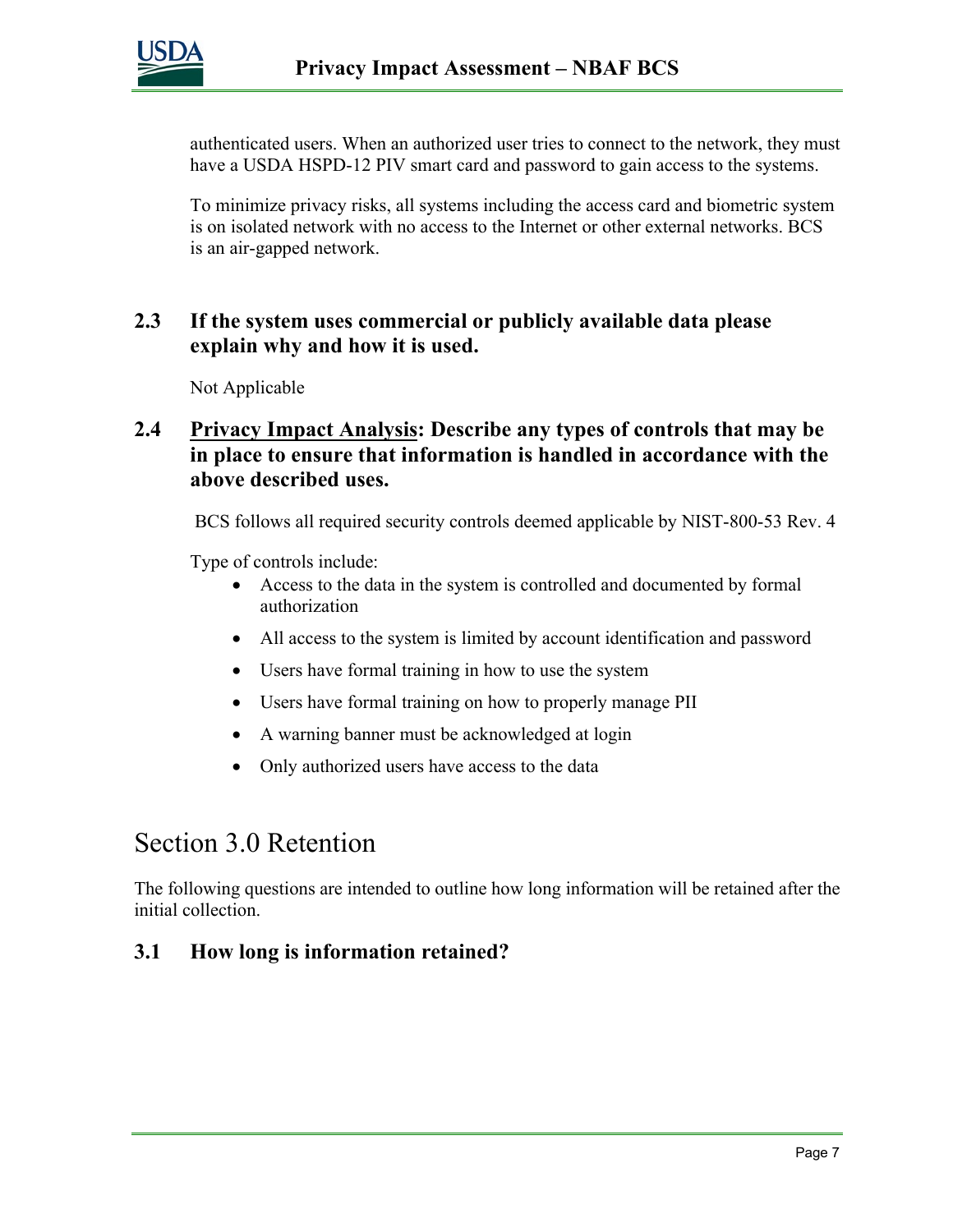

| <b>System Name</b>                                                 | <b>Building Control System</b> |              |                                                                                |                  |                                                                                                     |
|--------------------------------------------------------------------|--------------------------------|--------------|--------------------------------------------------------------------------------|------------------|-----------------------------------------------------------------------------------------------------|
| <b>INFORMATION TYPE</b>                                            | <b>CONTROLLING OFFICE</b>      | <b>ITEM#</b> | <b>DISPOSITION</b>                                                             | <b>AUTHORITY</b> | GRS#                                                                                                |
| <b>Full Motion Video Surveillance</b>                              | <b>Security</b>                | 090          | Temporary. Destroy when 30 days DAA-GRS-2017-0006-0012 5.6 Security Records    |                  |                                                                                                     |
| Site and PIV Card Access                                           | <b>Security</b>                | 020          | Temporary. Destroy 3 years after r DAA-GRS-2017-0006-0002 5.6 Security Records |                  |                                                                                                     |
| <b>Energy Consumption</b>                                          | <b>Facilities</b>              | 010          |                                                                                |                  | Temporary. Destroy 5 years after pDAA-GRS-2013-0005-0006 3.1 General Technology Management Records  |
| <b>Building Automation</b>                                         | <b>Facilities</b>              | 010          |                                                                                |                  | Temporary. Destroy 5 years after pDAA-GRS-2013-0005-0006 3.1 General Technology Management Records  |
| <b>Facility Operation</b>                                          | <b>Facilities</b>              | 010          |                                                                                |                  | Temporary. Destroy 5 years after pDAA-GRS-2013-0005-0006 3.1 General Technology Management Records  |
| <b>Industrial Control System</b>                                   | <b>Information Technolog</b>   | 010          |                                                                                |                  | Temporary. Destroy 5 years after pDAA-GRS-2013-0005-0006 3.1 General Technology Management Records  |
| <b>Facility System Proprietary Data</b>                            | Information Technolog          | 010          |                                                                                |                  | Temporary. Destroy 5 years after p DAA-GRS-2013-0005-0006 3.1 General Technology Management Records |
| Security System Proprietary Data                                   | Information Technolog          | 010          |                                                                                |                  | Temporary. Destroy 5 years after pDAA-GRS-2013-0005-0006 3.1 General Technology Management Records  |
| <b>System Architecture Records</b>                                 | Information Technolog          | 020          |                                                                                |                  | Temporary. Destroy 7 years after (DAA-GRS-2017-0009-0002 6.2 Information Technology Records         |
| System Access/Security Records (Low Securit Information Technolog  |                                | 030          |                                                                                |                  | Temporary. Destroy when busines DAA-GRS-2013-0006-0003 3.2 Information Systems Security Records     |
| Surtom Aconce/Socurity Records (High Socuri Information Tophnology |                                | 021          |                                                                                |                  | Temperary, Dectroy Events often DAA, CBS 2012, 0006,0004, 2.2 Information Systems Security Becords  |

Data inputs include electronic files or hardcopy (non-electronic) documents to create, update, or modify master files. Electronic files encompass word processing files, pdf, pictures, spreadsheets, video files, or any type of digital media files. **Electronic files are retained on the host device until one year after system closeout**. Disposition of paper are governed by local authority following disposition guidelines. Longer retention may require if it is authorized for legal or audit purposes. Informational content of the Master file may consist of footage, ICS data, scanned document, PDFs, digital images, or some other form of electronic information. They may include the information content of an entire system or that of a group of related files. Related records within a single master file are not always the same format. In case of an investigation, BCS Data (Proprietary services): Includes address, owner contact, resource and property management information Disposition: 30 years from when the investigation status is closed.

#### **3.2 Has the retention period been approved by the component records officer and the National Archives and Records Administration (NARA)?**

A MRP400 is in the progress of being filed to ensure this is captured in National Archives and Records Administration (NARA).

#### **3.3 Privacy Impact Analysis: Please discuss the risks associated with the length of time data is retained and how those risks are mitigated.**

To mitigate the risks, NBAF has developed chain of custody policies and SOP to control and document security and handling of BCS information transfer and disposition processes. The objective of chain of custody/SOP is to ensure that risk can mitigated. The chain of custody procedure mitigates the risk of non-authorized personnel having access and provide a timeline. Chain of custody information includes the material transferred, shipper and addressee, time/date/signature of each person relinquishing custody, and each person taking custody throughout the transfer/transport, storage, and use.

#### **Section 4.0 Internal Sharing and Disclosure**

The following questions are intended to define the scope of sharing within the United States Department of Agriculture.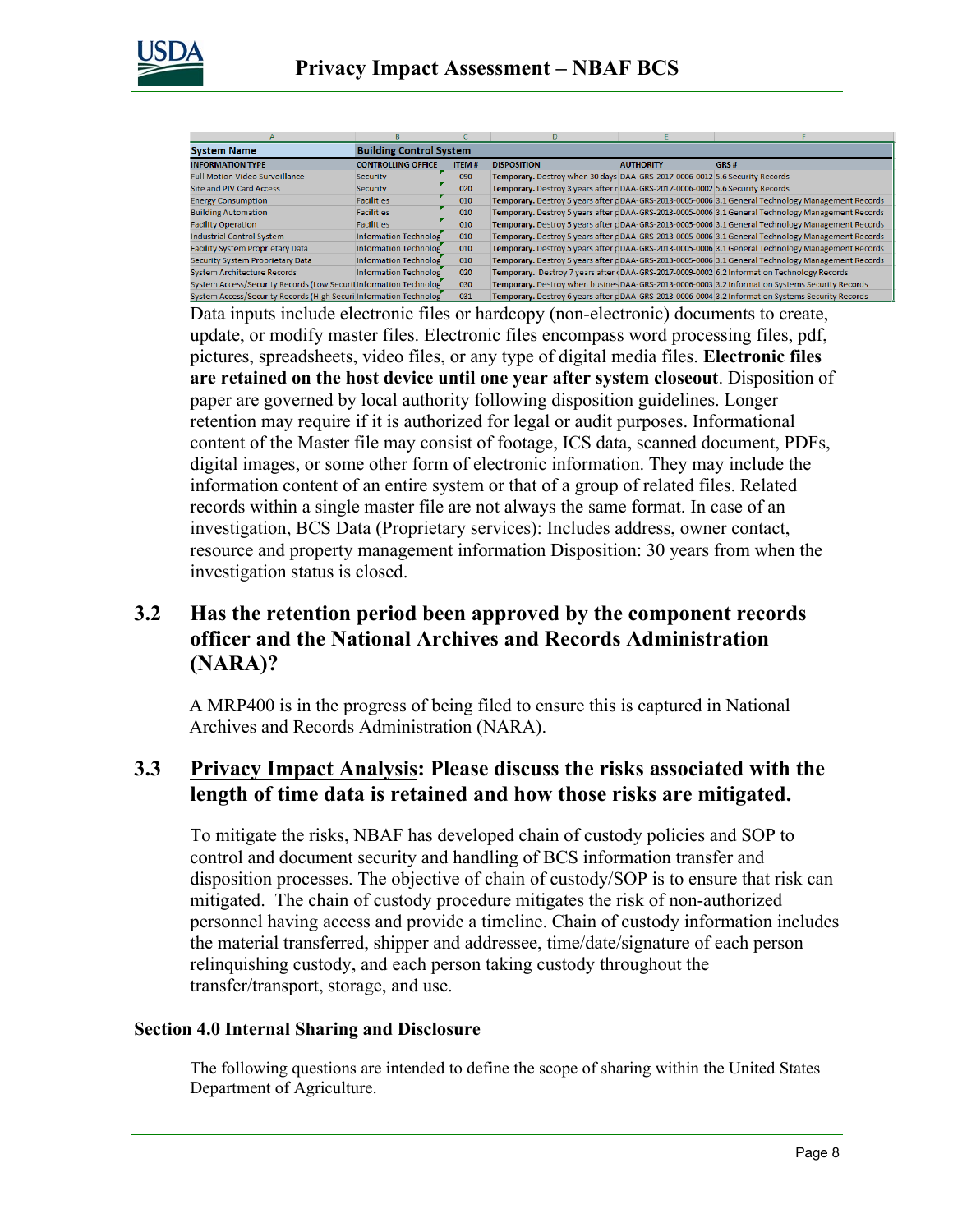

### **4.1 With which internal organization(s) is the information shared, what information is shared and for what purpose?**

Information is not transmitted or disclosed to organizations external to the USDA

#### **4.2 How is the information transmitted or disclosed?**

Not applicable.

### **4.3 Privacy Impact Analysis: Considering the extent of internal information sharing, discuss the privacy risks associated with the sharing and how they were mitigated.**

Information is not shared outside of NBAF.

## Section 5.0 External Sharing and Disclosure

The following questions are intended to define the content, scope, and authority for information sharing external to USDA which includes Federal, state and local government, and the private sector.

### **5.1 With which external organization(s) is the information shared, what information is shared, and for what purpose?**

Information is not transmitted or disclosed to organizations external to the USDA.

**5.2 Is the sharing of personally identifiable information outside the Department compatible with the original collection? If so, is it covered by an appropriate routine use in a SORN? If so, please describe. If not, please describe under what legal mechanism the program or system is allowed to share the personally identifiable information outside of USDA.** 

PII Information is not shared outside of NBAF except in the event of investigative and enforcement from outside agencies that requires records regarding regulatory activities in USDA/APHIS.

See<https://www.ocio.usda.gov/sites/default/files/docs/2012/APHIS-1.txt>

## **5.3 How is the information shared outside the Department and what security measures safeguard its transmission?**

NBAF does not share with external organizations except those required by law or routine uses under the Privacy Act. Encryption will be applied to the transmission through VPN or media encryption to safeguard its transmission.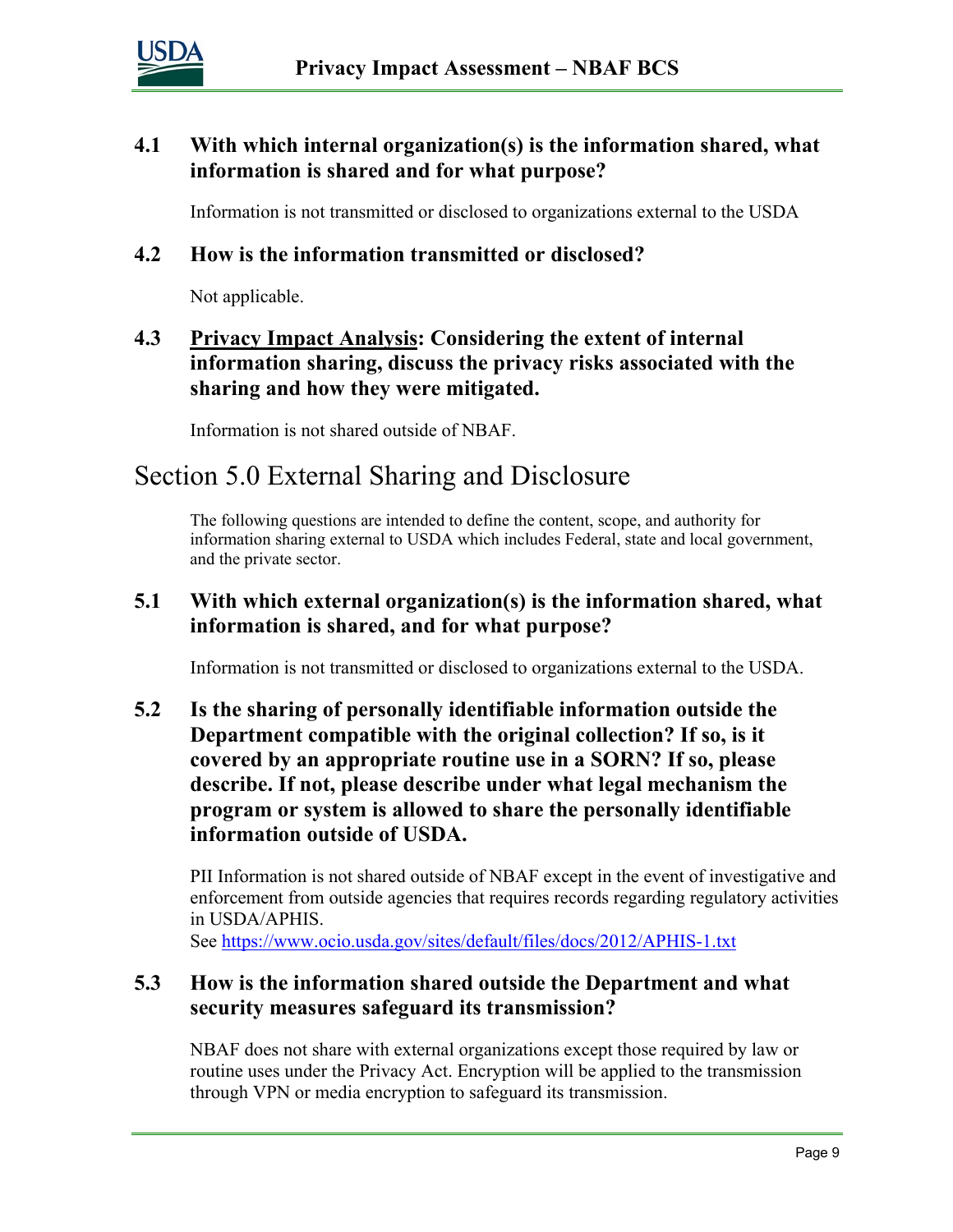

### **5.4 Privacy Impact Analysis: Given the external sharing, explain the privacy risks identified and describe how they were mitigated.**

USDA/APHIS/NBAF provide safeguards against invasions of privacy by limiting the collection of personal data to authorized personnel only. The data collection must be relevant for the purposes for which it is collected and shall not be used for any other purpose. External sharing is restricted to federal law enforcement agencies.

## Section 6.0 Notice

The following questions are directed at notice to the individual of the scope of information collected, the right to consent to uses of said information, and the right to decline to provide information.

#### **6.1 Does this system require a SORN and if so, please provide SORN name and URL.**

BCS operates under the following 3 SORNs:

#### **APHIS-1: Investigative and Enforcement Records Regarding Regulatory Activities (2012, USDA/APHIS)**

https://www.ocio.usda.gov/sites/default/files/docs/2012/APHIS-1.txt

#### **USDA/OCIO-2: System name: eAuthentication Services** (March 7, 2017, 82 FR 8503).

https://www.federalregister.gov/documents/2017/01/26/2017-01767/privacy-act-of-1974-revised-system-of-records#page-8504 and

**GSA/GOVT-7: System name: Personal Identity Verification Identity** (Oct 23, 2015, 80 FR 64416). https://www.federalregister.gov/documents/2015/10/23/2015-26940/privacy-actof1974-notice-of-an-updated-system-of-records

### **6.2 Was notice provided to the individual prior to collection of information?**

Yes, all personnel will opt in to providing the necessary information in order to be granted access to the facility.

#### **6.3 Do individuals have the opportunity and/or right to decline to provide information?**

No.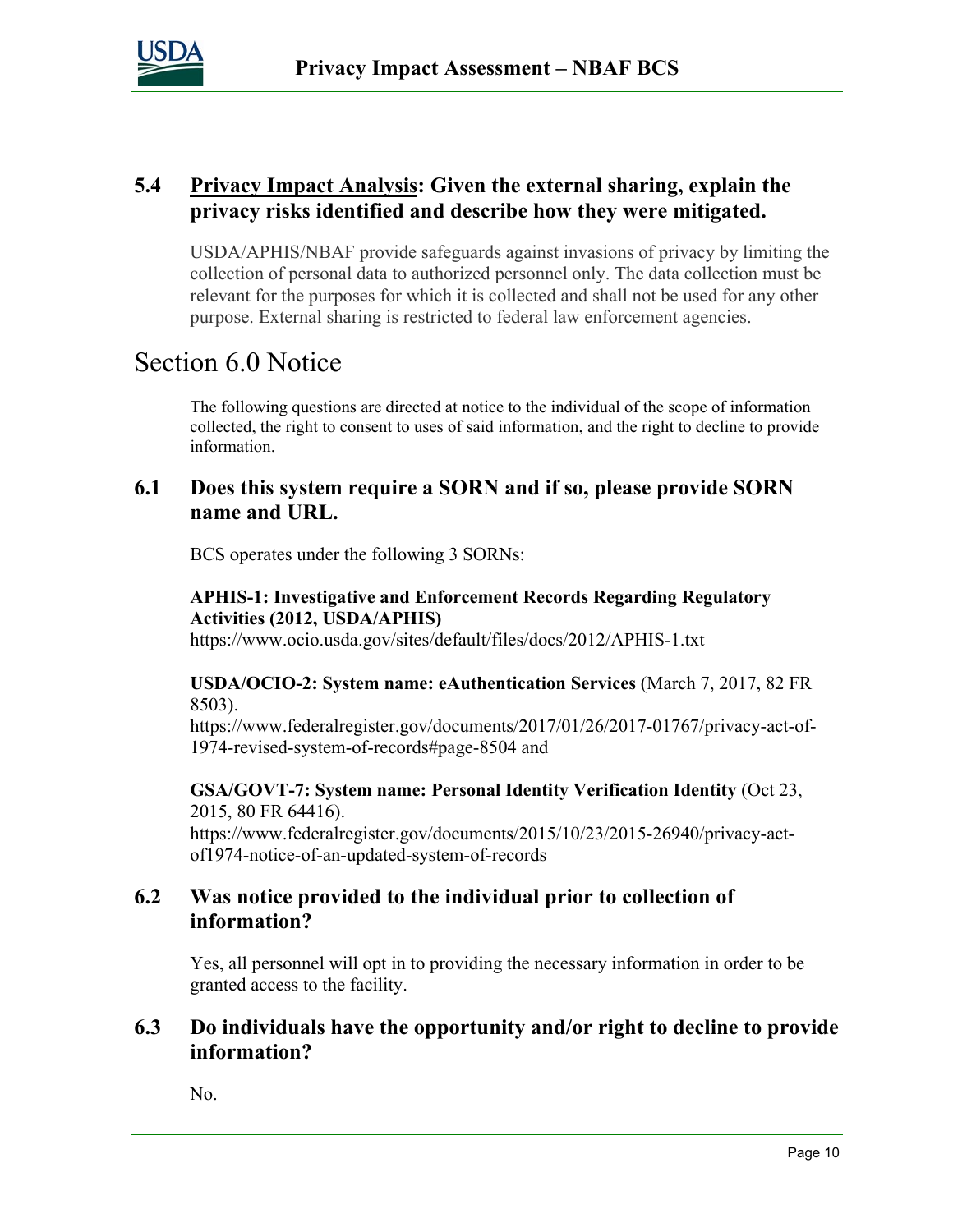

#### **6.4 Do individuals have the right to consent to particular uses of the information? If so, how does the individual exercise the right?**

No. The information is used for internal purposes only. All information is required to grant facility access. If the user does not consent to use of all requested information, the facility access request will be disapproved. All PII information is collected and to be used with USDA NBAF.

### **6.5 Privacy Impact Analysis: Describe how notice is provided to individuals, and how the risks associated with individuals being unaware of the collection are mitigated.**

All data is provided by the user on the account request form which contains a consent notice.

## Section 7.0 Access, Redress and Correction

The following questions are directed at an individual's ability to ensure the accuracy of the information collected about them.

#### **7.1 What are the procedures that allow individuals to gain access to their information?**

Personnel who wish to view the data used to grant their facility access should contact the NBAF Security office directly.

#### **7.2 What are the procedures for correcting inaccurate or erroneous information?**

Procedures for correcting inaccurate information is found at USDA APHIS | [Requesting Access to Privacy Act Records](https://gcc02.safelinks.protection.outlook.com/?url=https%3A%2F%2Fwww.aphis.usda.gov%2Faphis%2Fresources%2Flawsandregs%2Fprivacy-act%2Frequest-access%2Frequest-access&data=04%7C01%7C%7C546bbcd64b994ae9753e08d8a771dde1%7Ced5b36e701ee4ebc867ee03cfa0d4697%7C0%7C0%7C637443454777379332%7CUnknown%7CTWFpbGZsb3d8eyJWIjoiMC4wLjAwMDAiLCJQIjoiV2luMzIiLCJBTiI6Ik1haWwiLCJXVCI6Mn0%3D%7C1000&sdata=lSPsP7Taxo466xzKQ%2BUYwLnaRyLtIvPy%2FyzcQwU%2BVcs%3D&reserved=0)

Submit your request by mail, facsimile, or e-mail. USDA – Animal and Plant Health Inspection Service 4700 River Road, Unit 50 Riverdale, MD 20737 Facsimile: 301-734-5941 Email: [APHISPrivacy@usda.gov](mailto:APHISPrivacy@usda.gov)

#### **7.3 How are individuals notified of the procedures for correcting their information?**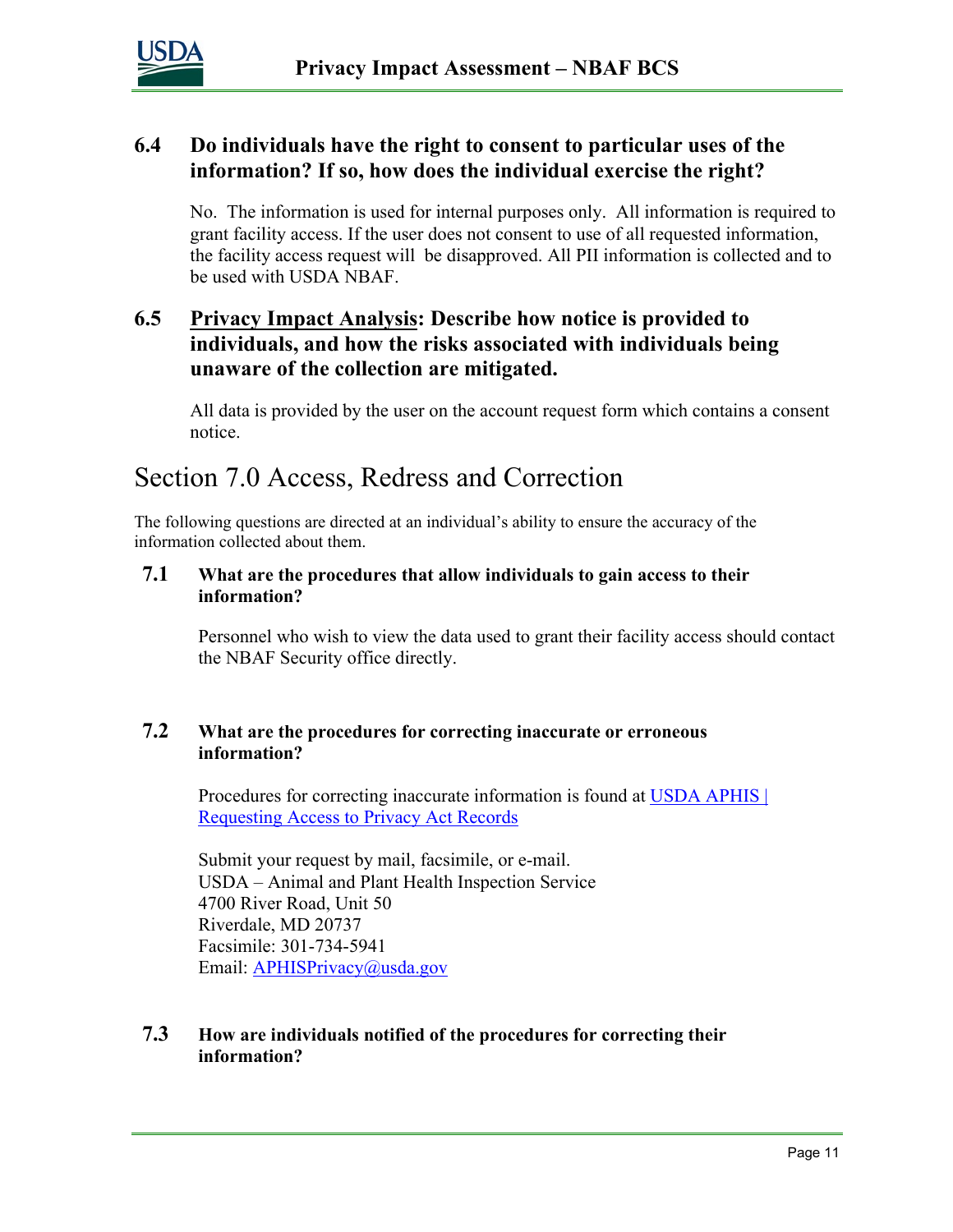

Notice is through the applicable published Systems of Record Notice.

**7.4 If no formal redress is provided, what alternatives are available to the individual?**

The requester can file a formal Privacy Act request for corrections to their record.

### **7.5 Privacy Impact Analysis: Please discuss the privacy risks associated with the redress available to individuals and how those risks are mitigated.**

There is no risk identified with this action.

## Section 8.0 Technical Access and Security

The following questions are intended to describe technical safeguards and security measures.

#### **8.1 What procedures are in place to determine which users may access the system and are they documented?**

NBAF employees will be required to submit the necessary information to request and receive access within the facility commensurate with their roles and responsibilities. Facility access is dictated by NBAF management and the NBAF Security Office.

NBAF visitors will be granted an agreed upon level of access while adhering to all applicable policies and procedures relating to being escorted or observed at all times or as necessary.

#### **8.2 Will Department contractors have access to the system?**

Contractors who are hired to work on-site at NBAF will be granted access commensurate with their roles and responsibilities. Contractors who work external to NBAF will not have access to the data contained in the system as it will not be connected to external networks.

#### **8.3 Describe what privacy training is provided to users either generally or specifically relevant to the program or system?**

Users of the system(s) containing PII will be required to complete- mandatory annual training. Users who fail to complete the required training annually will have their access to the system suspended until they are in compliance with departmental and NBAF policies.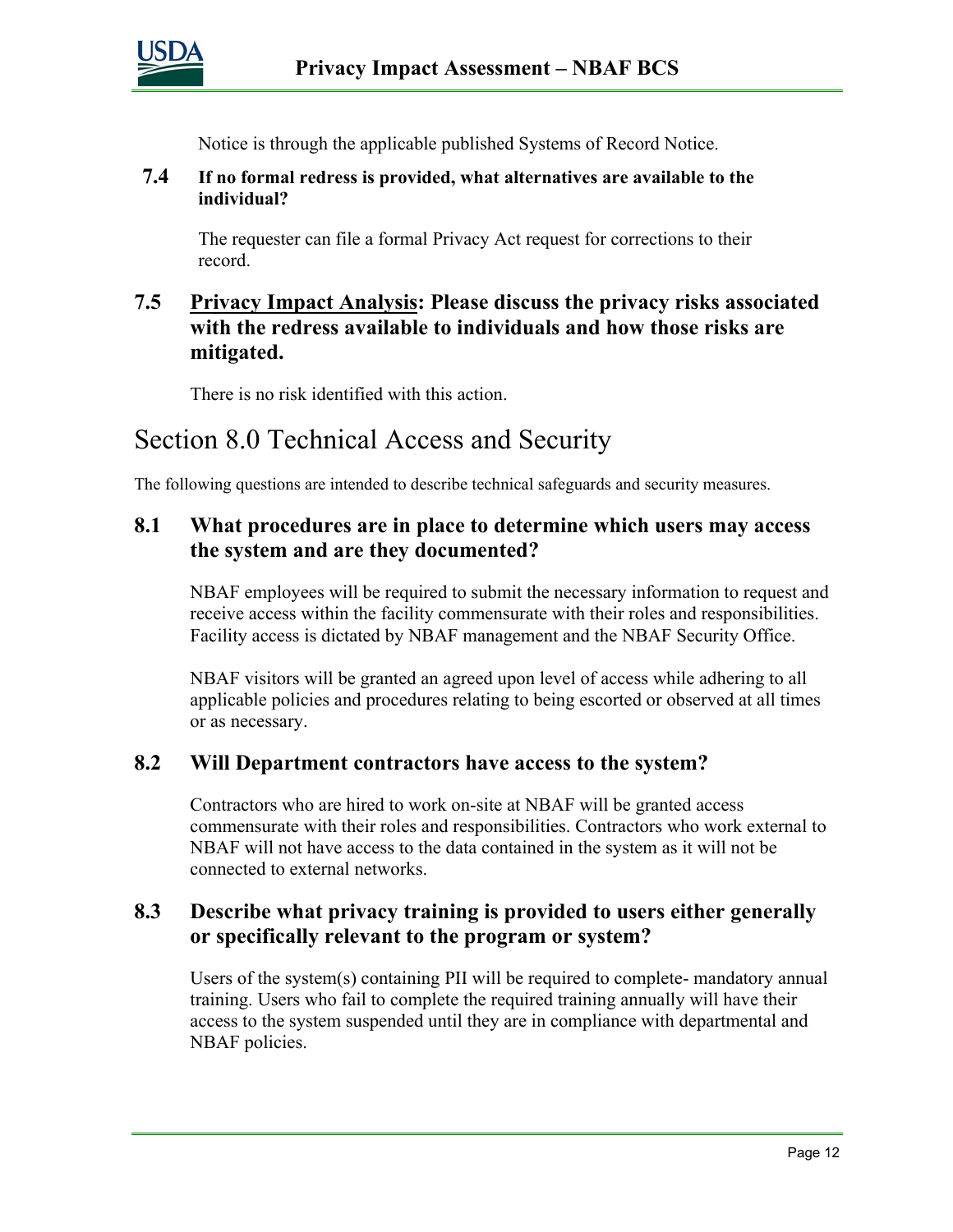

#### **8.4 Has Certification & Accreditation been completed for the system or systems supporting the program?**

The Certification and Accreditation is in the progress with the projected completion date of Spring 2021. This Privacy Impact Assessment will be used in support of the initial Authority to Operate (ATO) package.

#### **8.5 What auditing measures and technical safeguards are in place to prevent misuse of data?**

System security logs and system event logs from all facility security and badging systems will be reviewed on the systems that generate them by trained facility and system security staff. Archived log files will be protected by data at rest and encrypted for long term storage with limited system access. System is air-gapped isolated to a protected network segment.

### **8.6 Privacy Impact Analysis: Given the sensitivity and scope of the information collected, as well as any information sharing conducted on the system, what privacy risks were identified and how do the security controls mitigate them?**

Mitigations:

Data can be retrieved only by personnel with authorized badge and who have logged in with their e-Authentication PIV or eAuthentication username/password credential role(s). Users must be authenticated and have role-based access to data which is limited to a need to know basis to the users business unit (generally state level access).

## Section 9.0 Technology

The following questions are directed at critically analyzing the selection process for any technologies utilized by the system, including system hardware and other technology.

## **9.1 What type of project is the program or system?**

The National Bio and Agro-Defense Facility (NBAF) Building Control System (BCS) Animal and Plant Health Inspection Service (APHIS) complete control of the facility in terms of physical security and access control. The BCS is responsible for environmental controls as well as monitoring and control of laboratory environment and equipment necessary to operate the facility in a safe, controlled manner NBAF BCS is a strategically planned communications infrastructure operated and maintained to provide secure connectivity for information systems operated within NBAF.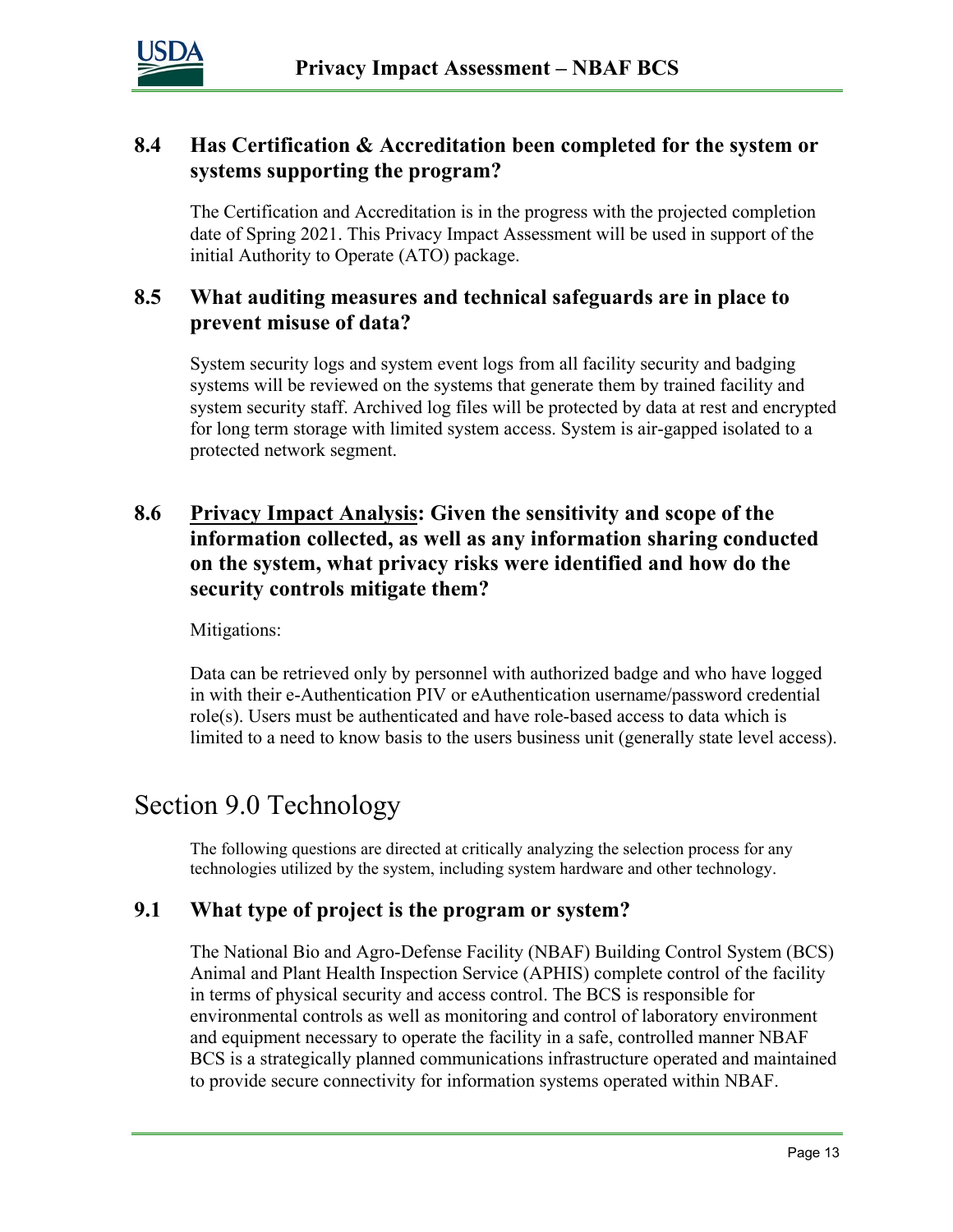

**9.2 Does the project employ technology which may raise privacy concerns? If so please discuss their implementation.** 

No.

## Section 10.0 Third Party Websites/Applications

The following questions are directed at critically analyzing the privacy impact of using third party websites and/or applications.

**10.1 Has the System Owner (SO) and/or Information Systems Security Program Manager (ISSPM) reviewed Office of Management and Budget (OMB) memorandums M-10-22 "Guidance for Online Use of Web Measurement and Customization Technology" and M-10-23 "Guidance for Agency Use of Third-Party Websites and Applications"?**

Yes.

**10.2 What is the specific purpose of the agency's use of 3rd party websites and/or applications?**

No 3rd party web sites are used.

**10.3 What personally identifiable information (PII) will become available through the agency's use of 3rd party websites and/or applications.**

Not Applicable.

**10.4 How will the PII that becomes available through the agency's use of 3rd party websites and/or applications be used?**

Not Applicable.

**10.5 How will the PII that becomes available through the agency's use of 3rd party websites and/or applications be maintained and secured?**

Not Applicable.

**10.6 Is the PII that becomes available through the agency's use of 3rd party websites and/or applications purged periodically?**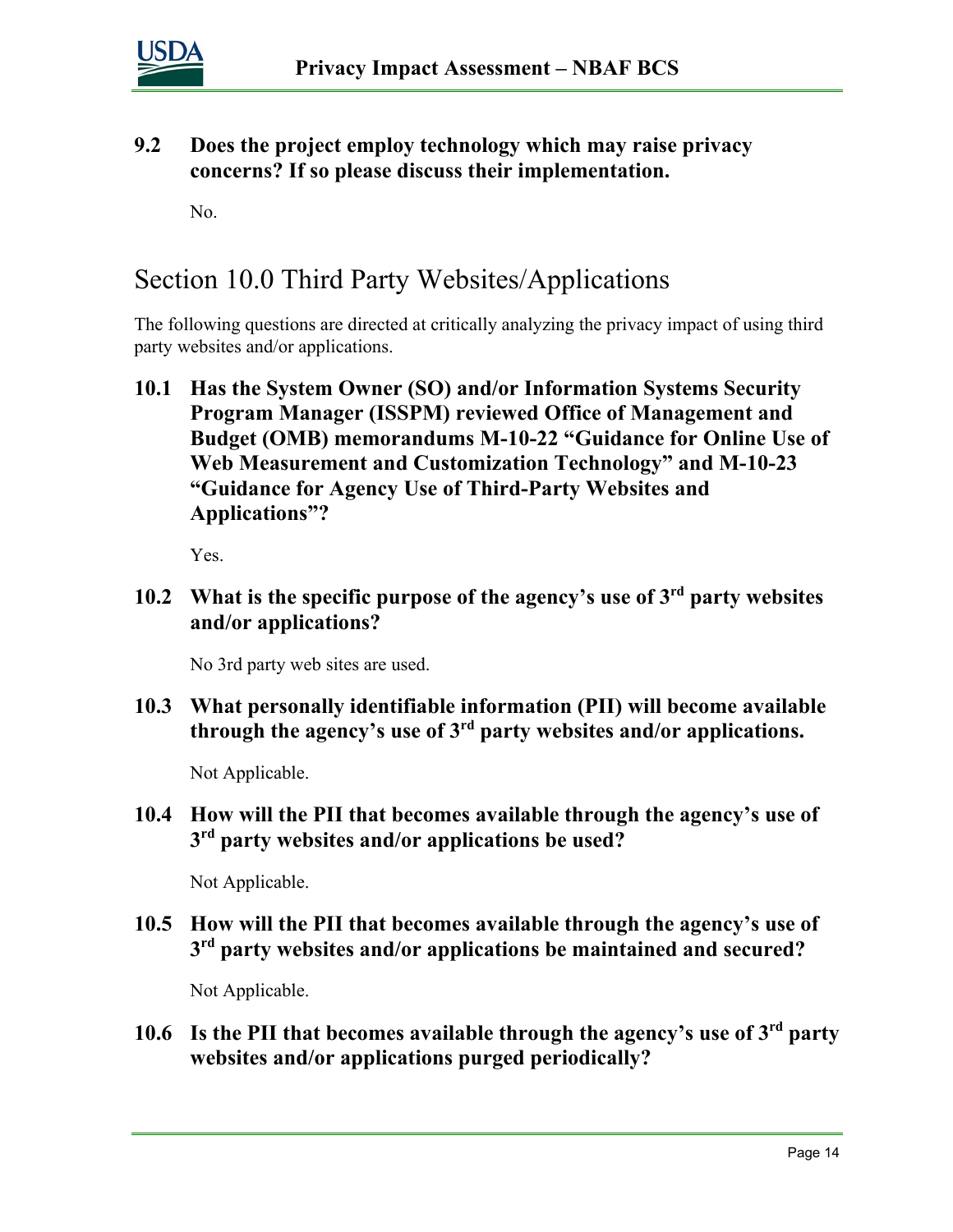

Not Applicable.

**10.7 Who will have access to PII that becomes available through the agency's use of 3rd party websites and/or applications?**

Not Applicable.

**10.8 With whom will the PII that becomes available through the agency's use of 3rd party websites and/or applications be shared - either internally or externally?**

Not Applicable.

**10.9 Will the activities involving the PII that becomes available through the agency's use of 3rd party websites and/or applications require either the creation or modification of a system of records notice (SORN)?**

Not Applicable.

**10.10 Does the system use web measurement and customization technology?**

No.

**10.11 Does the system allow users to either decline to opt-in or decide to opt-out of all uses of web measurement and customization technology?**

Not Applicable.

**10.12 Privacy Impact Analysis: Given the amount and type of PII that becomes available through the agency's use of 3rd party websites and/or applications, discuss the privacy risks identified and how they were mitigated.** 

Not Applicable.